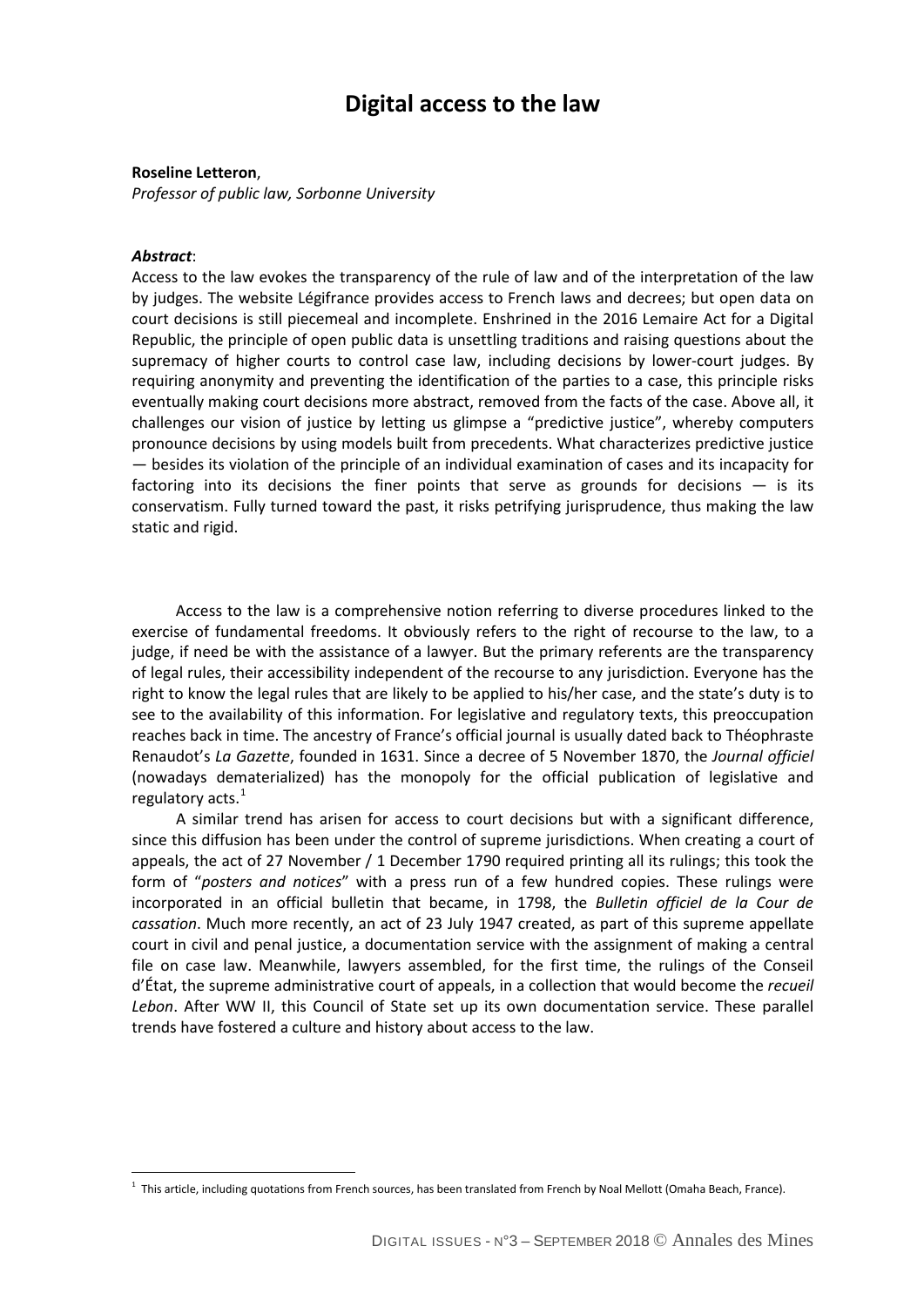Technological changes stemming from the digitization of files and access to them via the Internet did not modify this traditional approach right away. A decree of 24 October 1984 set up a public service of legal databases, which has become, under a decree of 7 August 2002, a public service for the diffusion of the law via the internet.<sup>[2](#page-1-0)</sup> The same data were still available, namely: all laws and decrees but a rather small proportion of court decisions, all of this on the website Légifrance.<sup>[3](#page-1-1)</sup> These two supreme appellate courts, Cour de Cassation and Conseil d'État, continued choosing the decisions to be diffused, including those made by lower-court judges. Kept in a database (JuriCa) managed by the Cour de Cassation, these appellate court decisions were accessible only to the personnel of the Ministry of Justice. They were also sold to private publishing houses, which incorporated them in databases accessible to their subscribers. The access to case law was reserved for specialists.

The Lemaire Act of 7 October 2016 for a "digital republic" upset this traditional handling of court decisions.<sup>[4](#page-1-2)</sup> Articles 20 and 21 laid down the principle of diffusing all court decisions that, without any selection, would be limited only by considerations of privacy and of the risks of identifying the persons mentioned. This deprived the two supreme jurisdictions of the privilege of making a selection among their rulings. Furthermore, the decisions made by lower courts are to become part of a corpus of big data on court decisions.

With this diffusion comes the right to reuse the data. This soon led to the development of private companies known as "legaltechs". These organizations do not just diffuse information; they use artificial intelligence (AI) to process legal data. Their efficient AI tools can do profiling, make rankings, and calculate statistics. It thus becomes technically possible to precisely calculate the chance of a given litigation being successful or the exact amount of the damages to be awarded for a tort, or even to identify the judges who are generous in cases of alimony.

Digital access to the law thus has a much higher potential, which cannot yet be gauged, than the mere diffusion of legal texts and court decisions. However we can ask questions about how this digital access will disrupt relations to the law and its contents and alter the making of court decisions.

## **The relation to the law: Vertical or horizontal?**

Opening access to all court decisions has two "horizontal" aspects.

First of all, it concerns users, since the transparency of court decisions is intended potentially for everyone, legal professionals as well as ordinary citizens, claimants or even the merely curious. Although the principle of open public data eliminates intermediaries in the access to public information, it does not mean democratization. Search engines collect court decisions and put them in order but do not explain them. The role of the lawyer as an intermediary is altered but not threatened. By incorporating statistical analyses, algorithms will enable lawyers to offer their clients more granular analyses of the chances for a successful court action.

The second aspect has to do with case law. The purely quantitative approach to open data makes accessible all decisions not only of the supreme jurisdictions but also of lower-court judges. The traditional superiority of the rulings made by the Conseil d'État and the Cour de Cassation seems threatened. Lawyers and judges might be tempted to draw directly on the decisions made by lower courts, which are closer to the facts of the cases being pressed or are more recent than rulings by the supreme courts.

 $\overline{a}$ 

<span id="page-1-0"></span><sup>2</sup> Décret n° 2002-1064 du 7 août 2002 relatif au service public de la diffusion du droit par Internet, *Journal Officiel* of 9 August 2002, p. 13655.<br> $3 + \frac{1}{2}$ 

https://www.legifrance.gouv.fr/Droit-francais

<span id="page-1-2"></span><span id="page-1-1"></span><sup>4</sup> Loi n° 2016-1321 du 7 octobre 2016 pour une République numérique, *Journal Officiel* of 8 October 2016, text n° 1. Available at [https://www.legifrance.gouv.fr/affichTexte.do?cidTexte=JORFTEXT000033202746&categorieLien=id.](https://www.legifrance.gouv.fr/affichTexte.do?cidTexte=JORFTEXT000033202746&categorieLien=id)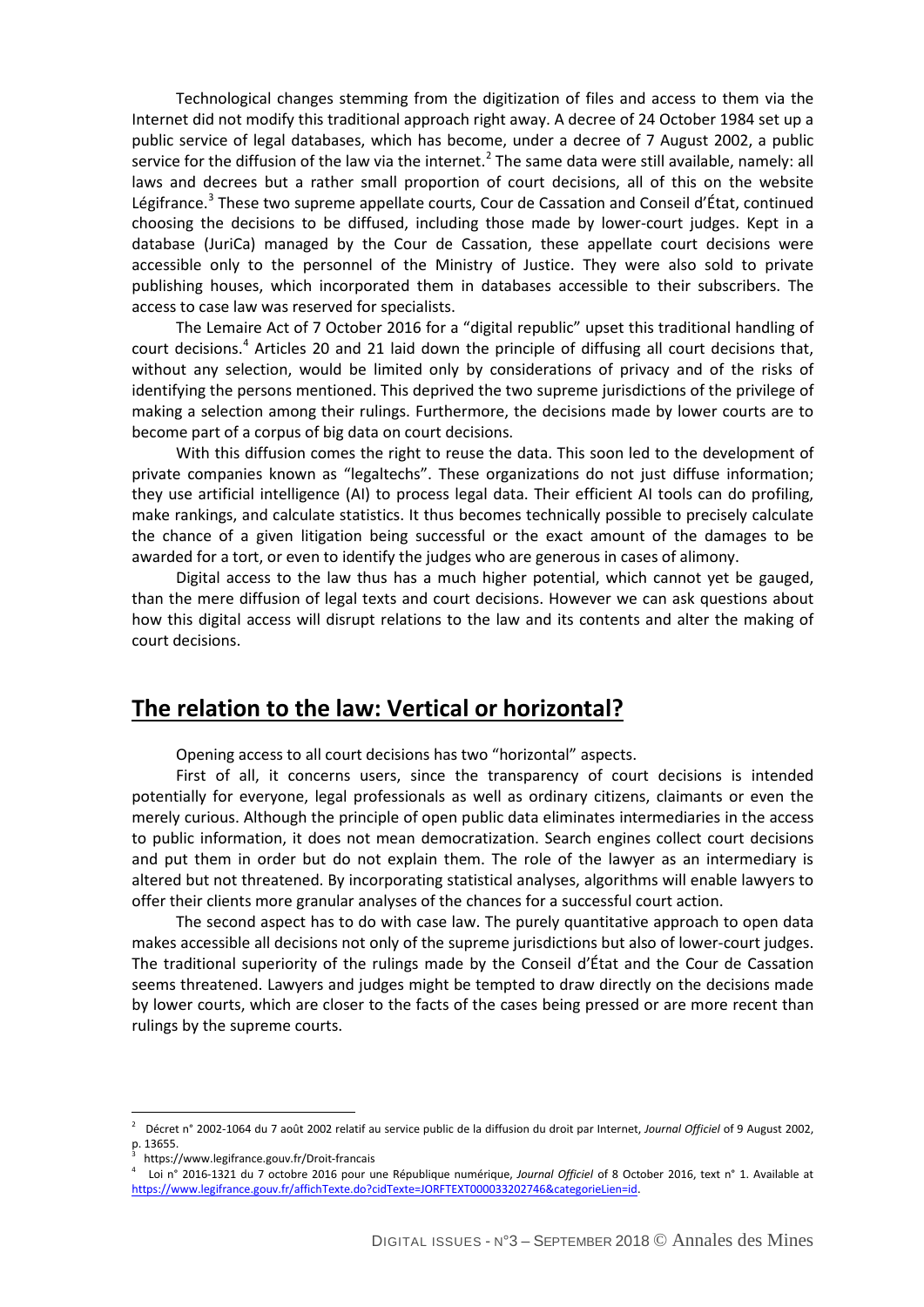The two supreme jurisdictions have realized the risk of losing control over the body of case law based on lower-court decisions. In February 2018, Jean-Marc Sauvé, vice-president of the Council of State, declared during a conference organized by lawyers admitted to the Council's Bar, "*Open data tends to level differences between court decisions, to undo any ranking between the different forms of decisions. Everything is alike and equivalent.*" Lurking in this declaration is a warning. Judges on the two supreme courts have the task of making case law coherent and pointing out important decisions, a task not to be left to algorithms. The current policy, mainly promoted by persons in charge of the highest courts, is intended to reestablish verticality by ranking decisions and recognizing the supremacy of the high courts. During the aforementioned conference, Bertrand Louvel, a presiding judge on the Cour de Cassation, declared that open data is "*a wide-ranging trend that the Cour de Cassation has the duty of piloting*". Open public data is, therefore, a key issue of governance. The very first recommendation made by the Cadiet report to the minister of Justice in January 2018 was formulated as follows: "*Assign to the supreme jurisdictions the piloting of arrangements for the automated collection of decisions from their respective jurisdictions […] and the management of the thus formed databases.*"[5](#page-2-0)

This choice of verticality is based on the idea of public service and the determination to preserve the unity of case law. Implementing it is still a sensitive matter however. For want of financial and technical means, the supreme jurisdictions are having difficulty assuming the role of pilot. In contrast, private firms (legaltechs) have these means; and the law authorizes them to collect and reuse data. The principle of open data when applied to court decisions risks producing a market commodity before any public service is ready to enter into operation.

### **The contents of court decisions as open data**

 $\overline{a}$ 

Under the Lemaire Act, court decisions are to made available to the public "*while upholding the privacy of the persons concerned*". In a 2001 decision, the National Commission on Informatics and Liberty (CNIL) demanded that the names and addresses of the parties and of witnesses be concealed in any court decision diffused on the Internet, without the concerned having to request this concealment.<sup>[6](#page-2-1)</sup> Simply applying the principle of anonymity no longer suffices however, since anonymization does not keep persons from being re-identified.<sup>[7](#page-2-2)</sup>

The EU's General Data Protection Regulation, which went into effect on 25 May 2018, imposes strong conditions on processing personal data, which can only be stored with the consent of the concerned.<sup>[8](#page-2-3)</sup> Paragraph 26 of the GDPR's preamble allows, however, for exempting certain data (which could be the case of court decisions) from becoming open data: "*The principles of data protection should therefore not apply to anonymous information, namely information which does not relate to an identified or identifiable natural person or to personal data rendered anonymous in such a manner that the data subject is not or no longer identifiable*". Files must, therefore, be designed so as to prevent the re-identification of persons.

Anonymizing any element of information capable of being used to re-identify someone would reduce a court decision to a sort of pure abstraction separate from any factual elements. This runs diametrically opposite to all of case law, which can be interpreted as a constant accrual of a control (in particular, before administrative judges) of the facts, their exactitude and

<span id="page-2-0"></span><sup>5</sup> CADIET L. (2017) "L'*open data* des décisions de justice", a report at the request of the Ministry of Justice on court decisions as open public data. Available via [http://www.justice.gouv.fr/publication/open\\_data\\_rapport.pdf.](http://www.justice.gouv.fr/publication/open_data_rapport.pdf)

<span id="page-2-1"></span>Commission Nationale de l'Informatique et des Libertés, Decision n° 01-057 of 29 November 2001, with a recommendation about the diffusion of personal data on the Internet by databases of case law.

<span id="page-2-2"></span><sup>7</sup> Researchers at MIT have worked on transactions of more than a million credit card users without any identifying element. By crossing the data with four "*spatiotemporal points*" (geographical location, date and time of transactions), they managed to re-identify 90% of the users. DE MONTJOYE Y.A., RADAELLI L., KUMAR SINGH V. & PENTLAND A. (2015) "Unique in the shopping mall: On the reidentifiability of credit card metadata", *Science*, 347(6221), pp. 536-539.

<span id="page-2-3"></span><sup>&</sup>lt;sup>8</sup> The GDPR (General Data Protection Regulation): "Regulation (EU) 2016/679 of the European Parliament and of the Council of 27 April 2016 on the protection of natural persons with regard to the processing of personal data and on the free movement of such data". Available via[: http://eur-lex.europa.eu/legal-content/EN/TXT/?qid=1478961410763&uri=CELEX:32016R0679.](http://eur-lex.europa.eu/legal-content/EN/TXT/?qid=1478961410763&uri=CELEX:32016R0679)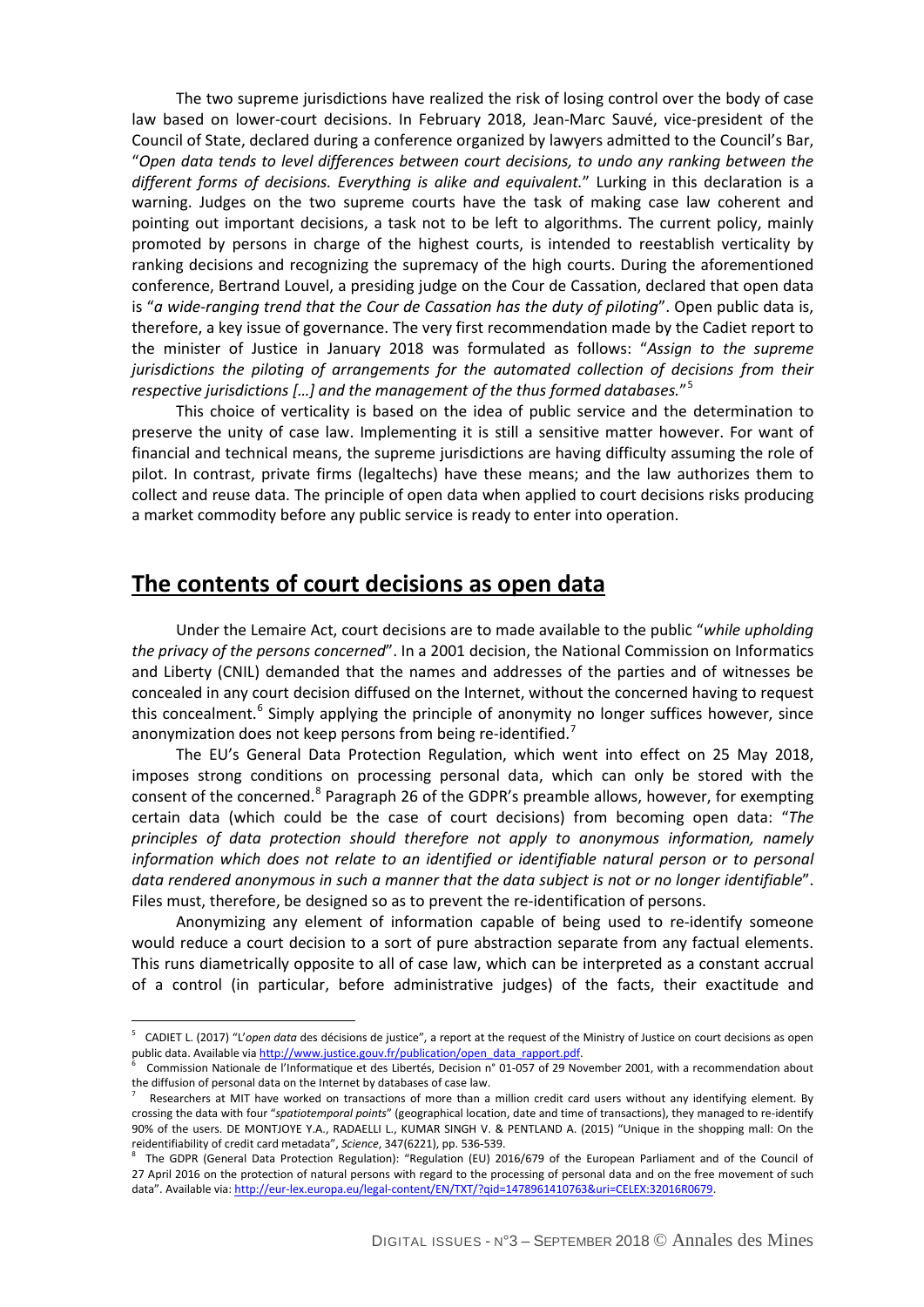qualification. Can we imagine not identifying the litigants in the ruling by the Council of State on 25 October 2017, which ordered that the immense cross from the statue of Pope Jean-Paul II in Ploërmel be taken down?<sup>[9](#page-3-0)</sup> To prevent re-identification, it would be necessary to anonymize the names not just of the litigants but also of the city and, probably too, of the pope. It would be hard to understand a court decision fully separated from its factual elements, since the latter are the decision's very grounds.

# **Court decisions: Predictive justice?**

Including court decisions among the public data to be opened lets us glimpse the possibility of predictive justice. Owing to AI and machine learning, *i.e.*, the algorithm's ability to evolve on its own, we can theoretically imagine a computer making a court decision by building a model from precedents. This possibility might seem attractive, since it is often presented as the guarantee of strict equality before the law, and since legal rules will be interpreted in the same way for all claimants. The quality of court decisions could thus be improved, insofar as this transparency leads to clarifying the grounds underlying decisions. Above all, predictive justice would help cope with congestion in court rooms, by rapidly providing fully standardized decisions for the mass of routine cases of the same sort that have the same grounds in the law. This could be imagined for questions related to court deportation orders or to the amount of an award in case of divorce or abusive dismissal by an employer.

However the first experiments with predictive justice have proven disappointing. The appellate courts in Rennes and Douai were asked to test such software (Predictice) in early 2017, but only for calculating the amount of redundancy payments in dismissals without "real and serious cause". Even though the set of cases was narrowly defined, the experiment turned out to be a failure. The Ministry of Justice declared that the software "*needs to be significantly improved […and] does not present, in its current state, a gain for magistrates*".[10](#page-3-1) The software only took account of a part (the disposition) of each court decision and was unable to gauge the subtle differences in the headnotes or to reckon with the compensation awarded under out-of-court settlements. In any case, a preliminary step is to devote very deep thought to predictive justice, which should not be subordinated to the software's efficiency.

Given the current state of the law, predictive justice violates the principle of an examination of each individual case. This precludes automatic decision-making. To comply with substantive law, predictive justice would have to be used as a computer-assisted justice, the software offering to judges assistance in making a decision but without making the decision in their place. Above all, algorithms should not be forced upon judges if the latter are incapable of controlling them and making sure that they do not give preference to one line of legal reasoning to the detriment of another or that erroneous data have not been introduced whether by the fault of the system or by criminal intent.

Furthermore, the transparency of algorithms is incompatible with machine learning, a technique that fosters the software's autonomous development as the algorithm acquires the faculty of learning from its own decisions. The myth of the computer slipping out of human control is becoming reality. Judges risk being pushed out of the function of making decisions as they cope with a system that they did not design and that they simply use and, as users, have access only to the result of a series of complicated calculations. We can thus imagine the computer, like Hal in *2001: A Space Odyssey,* replying to the judge, "*I know that you and Frank were planning to disconnect me. And I'm afraid that's something I cannot allow to happen.*" Without going so far as science fiction, we can evidently conclude that predictive justice should

 $\overline{a}$ 

 $^9$  CE, 25 October 2017, Fédération morbihannaise de la Libre Pensée et autres, req. n°369990.

<span id="page-3-1"></span><span id="page-3-0"></span><sup>10</sup> Reply of the minister of Justice to the written question n° 01823 from Jérôme Durain, *Journal Officiel*, Senate, 28 December 2017, p. 4694.